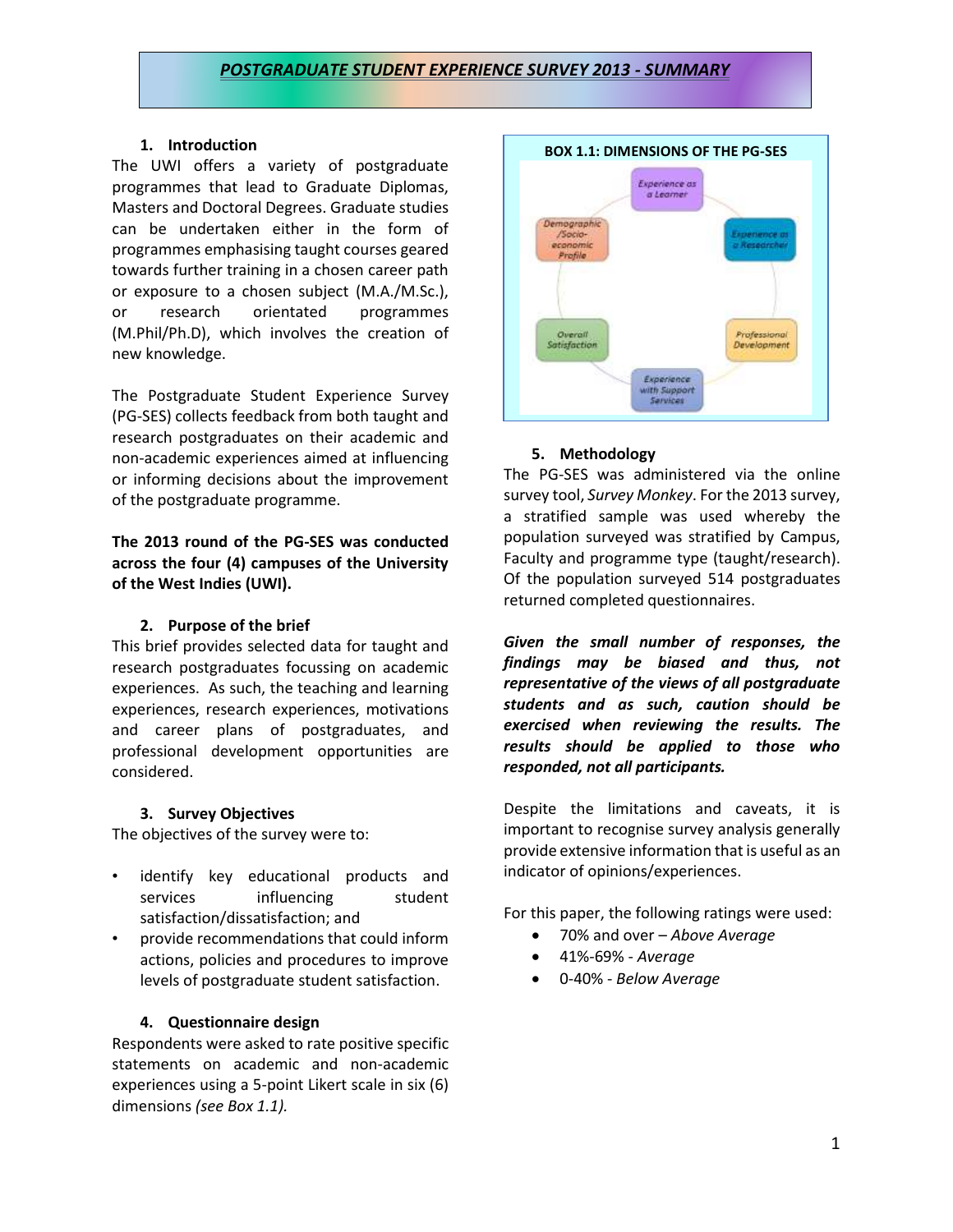# Journey of taught postgraduates

## **Demographic Profile**

Females were the majority as were persons aged 26 to 34 years among taught respondents *(see Figure 1).*

The majority of taught postgraduates surveyed were located at the St Augustine campus and the majority were registered in the non-STEM Faculties *(see Figure 2).*





Note: Non-STEM (Humanities and Education, Law, and Social Sciences), STEM (Engineering, Science and Technology, Medical Sciences and Agriculture and Food Production).

When asked 'are you employed', 74% said they were and 52% worked between 31 and 40 hours, while 32% worked 40 hours or more a week. About 15% worked 30 hours or less per week

## **Results – the highest qualification of taught postgraduates**

Most postgraduates (85%) indicated they held a baccalaureate degree or equivalent, while 14% had a postgraduate certificate or diploma *(see Figure 3)*.



#### **Results – year of study**

Respondents were largely found to be in the Year 1 and Year 2 of their programme of study. Figure 4 shows that the number of postgraduate students enrolled in the programmes declined significantly by Year 3. Masters programmes are generally one year full-time and two years parttime.

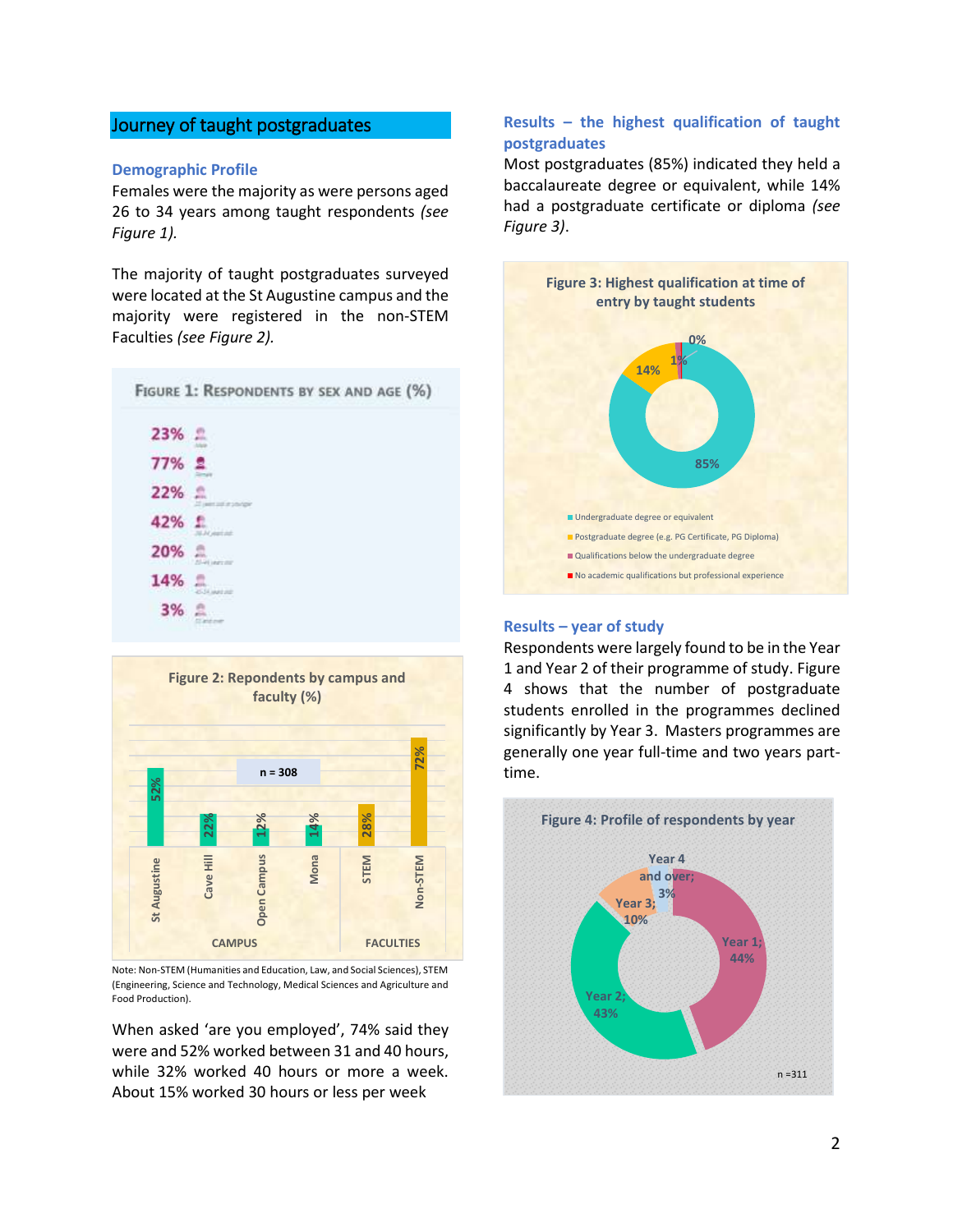#### **Results- motivations**

Motivations to enrol in a postgraduate programme were dominated by a mix of intrinsic and extrinsic factors namely, employmentrelated reasons. Although improvement in knowledge was seen as the essential motivating factor to pursue postgraduate studies, "motivations reflect the nature of qualification, current employment and career goals" (HEA PTES 2013.16). Respondents were likely to enrol in postgraduates programmes to advance their knowledge, and as a preparation for a professional career, but least likely to pursue studies to change career path *(see Figure 5)*.



#### **Results- career plans**

A quarter of the respondents indicated a preference for being a member of faculty at a tertiary education institution which closely followed by interest in working in industry or business *(see Figure 6)*.

### **Results- quality of teaching**

Respondents generally scored the quality of the teaching and learning environment as *above average-average¸* though there is concern with lecturers providing timely feedback *(see Figure 7)*.





#### **Results- course quality**

Generally, respondents rated their course experience as *above average (see Figure 8).*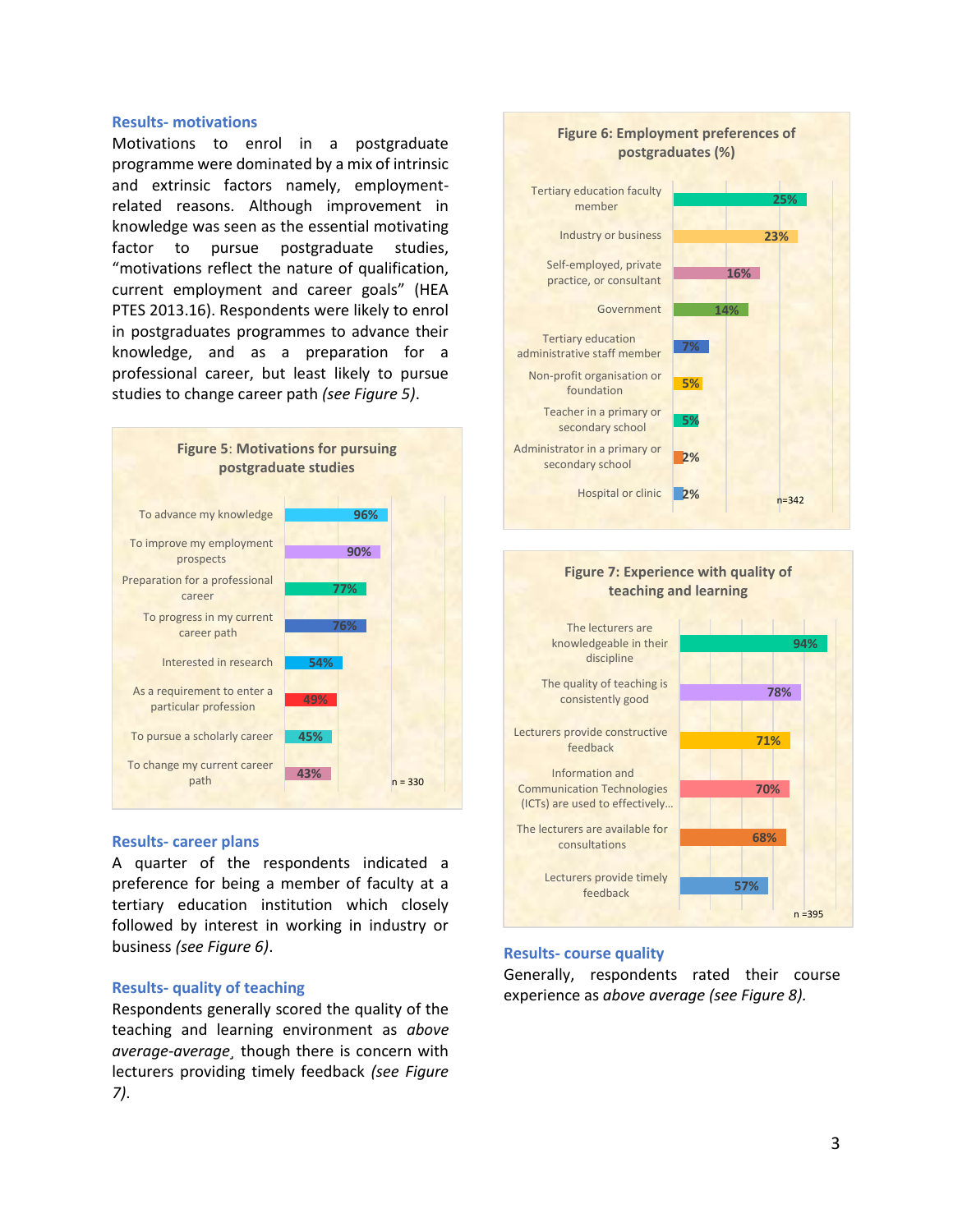

## **Results – programme organisation**

Programme organisation was generally assessed as *average* by respondents. The item the timetable fitted well with their other commitments was rated as *above average* (*see Figure 9)*.



## **Results – assessment and feedback**

Results for most items in this dimension was *above average,* although the timely return of examinations was a concern and rated as *average (see Figure 10)*.

## **Results- Supervision**

The majority of respondents who had reached the point of preparing research papers/projects were inclined towards agreeing that the supervision dimension was *above averageaverage*.

Approximately 57% of respondents indicated they met with their supervisors one-to-four times a month, 14% more than four times per month and 30% once or less.Overall, 57% of respondents said they were very satisfied/satisfied with the guidance received from supervisors *(see Table 1)***.** 



| Table 1: Experience with supervision     |     |  |
|------------------------------------------|-----|--|
| My supervisor/s has/have the skills and  | 83% |  |
| subject knowledge to adequately guide my |     |  |
| research                                 |     |  |
| My supervisor/s provide (s) constructive | 63% |  |
| feedback on my progress                  |     |  |
| My supervisor/s meet(s) with me on a     | 44% |  |
| regular basis                            |     |  |

## **Results- professional development**

An estimated 69% of taught respondents indicated that their programme improved their future employment prospects and 67% felt better prepared for the future. A further 71% reported that they are encouraged to reflect on professional development needs.

Conversely, between 53% and 72% definitely/mostly disagreed that their programme provided them with professional opportunities such as encouragement to publish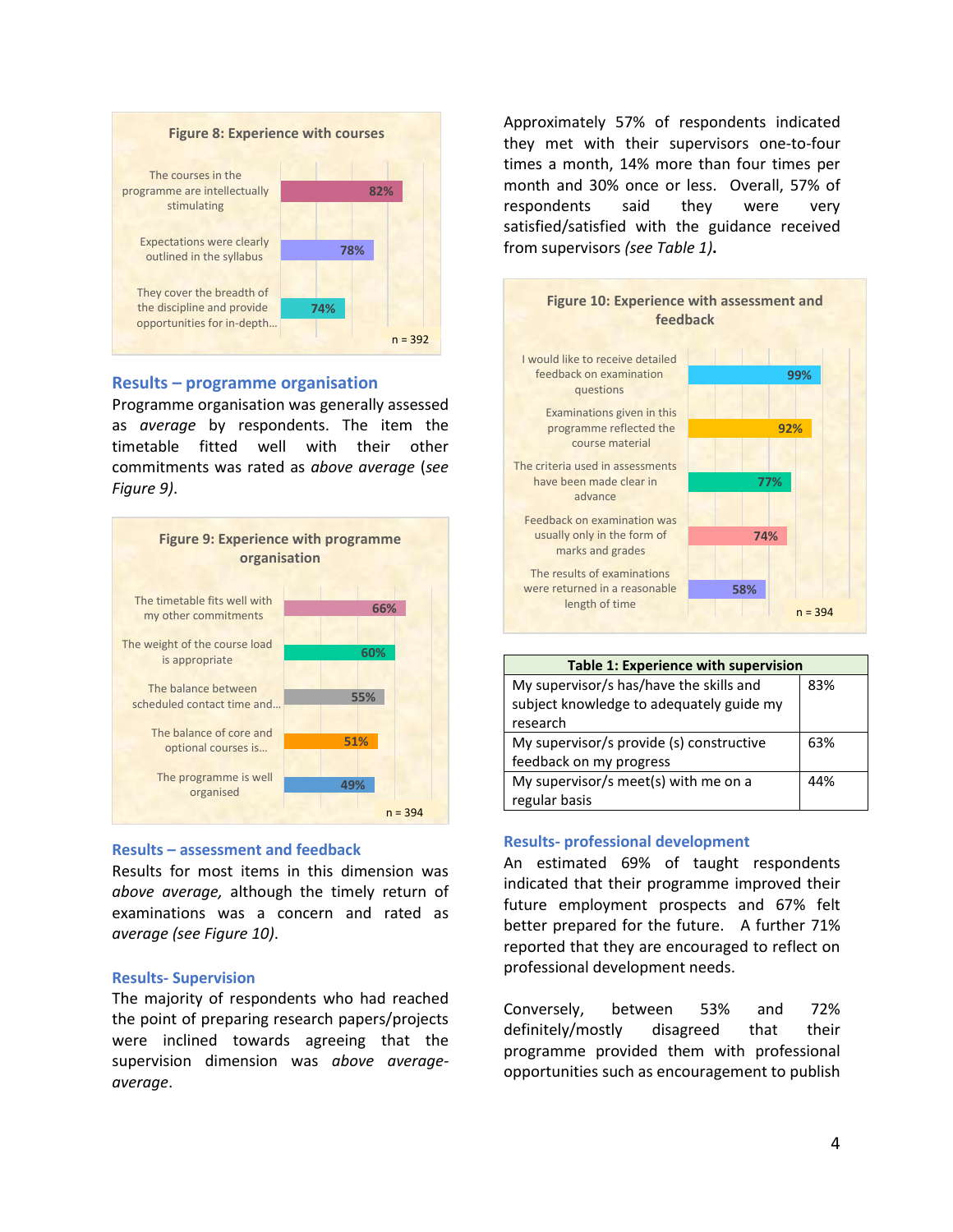their work, writing grant proposals or receiving career advice.

#### **Results- Attributes**

With the exception of information technology skills and communication skills which was rated as *average,* respondents generally assessed the development of the key graduate attributes as *above average (see Figure 11)*.



#### **Results- Overall Satisfaction**

Postgraduates were asked about their overall experience of the taught programme. For the eight aspects identified in the Figure 12, they rated them as *above average-average.* 



## Journey of research postgraduates

## **Demographic Profile**

Females were the majority as were those 26 to 34 years among research postgraduates *(see Figure 13).*



The majority of research postgraduates surveyed were located at the St Augustine campus and the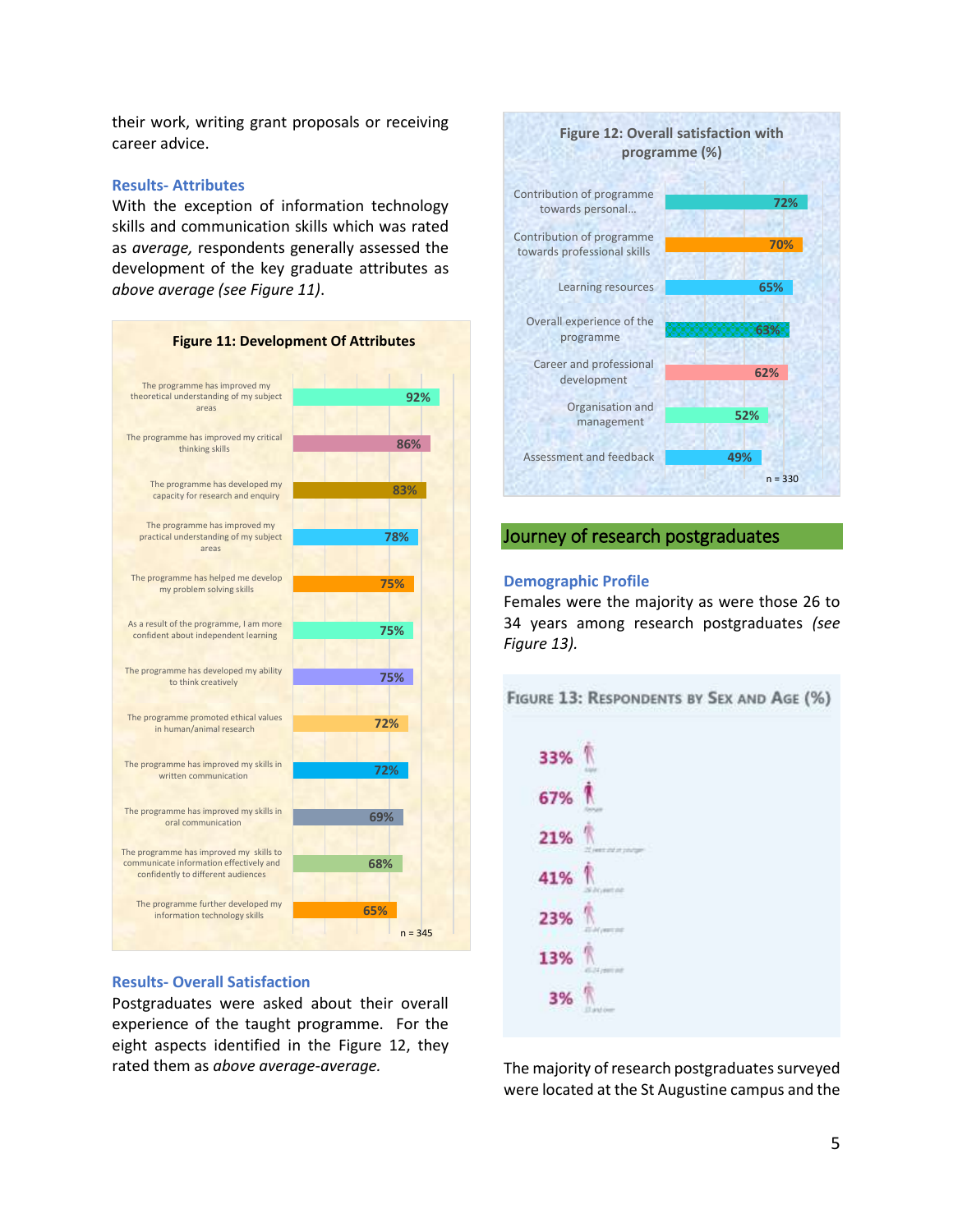majority were registered in the STEM Faculties *(see Figure 14).*



Note: Non-STEM (Humanities and Education, Law, and Social Sciences), STEM (Engineering, Science and Technology, Medical Sciences and Agriculture and Food Production).

#### **Results- activity pre-postgraduate studies**

The majority of postgraduates (53%) indicated they completed some type of prior study, while 24% worked in the same organisation in which they are currently employed and 16% worked in a non –research role *(see Figure 15)*.



Of those responding to the question 'are you employed', 59% said they were employed. An estimated 45% worked 20 hours or less per week while 41% worked between 21 to 40 hours. A further 14% worked 40 or more hours a week.

### **Results – year of study and current activity**

Postgraduates were largely found to be in the Year 1 and Year 2 of their programme while a small percentage were registered in Year 4 and Year 5 *(see Figure 16)*.



Respondents were asked to identify their current activity at the time of the survey. Less than 25% were at the planning stage or writing-up their thesis, while 43% were conducting research *see Figure 17)*.

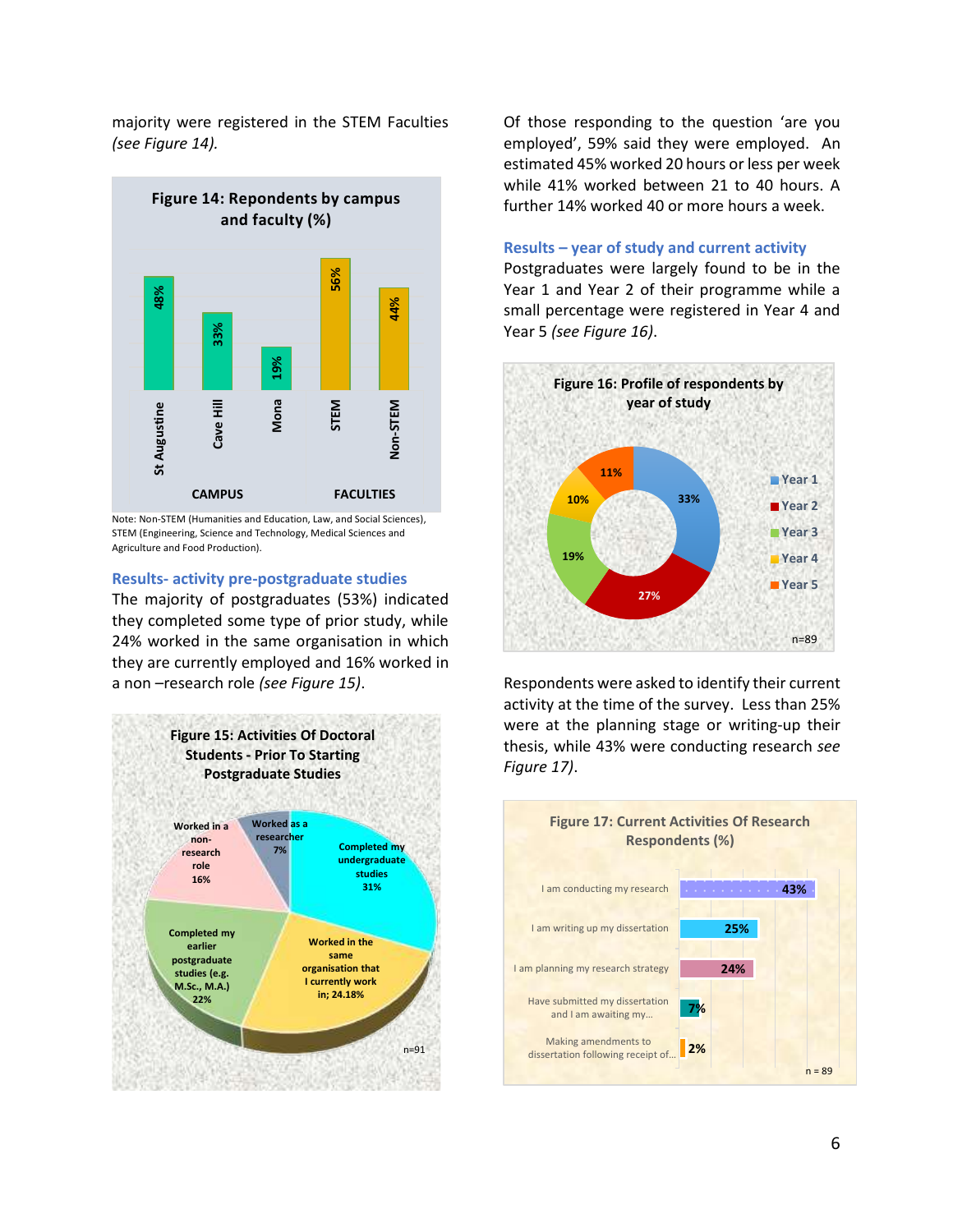#### **Results- motivations**

Motivations to enrol in a postgraduate programme were dominated by a mix of intrinsic and extrinsic factors. Respondents were likely to enrol in postgraduates programmes to advance their knowledge, to improve their employment prospects and because of their interest in research, but least likely to pursue studies to change career path *(see Figure 18)*.



## **Results- career plans**

An estimated 57% favoured employment as a tertiary education faculty member and just over 21% of research postgraduates saw themselves as either self-employed or working in the nonprofit sector *(see Figure 18)*.



#### **Results- professional development**

An estimated 60% of research respondents indicated that their programme improved their future employment prospects and 55% felt better prepared for the future. A further 60% reported that they are encouraged to reflect on professional development needs.

When the findings of the survey are reviewed for the extent of professional opportunities received, 68% of respondents reported that they were encouraged to publish their work. Between 56% and 62% of respondents reported that advice were not provided on writing grant proposals, career options within academic, career options outside of academia or information on post-doctoral fellowships.

### **Results – teaching opportunities**

Research postgraduates have tutorial and/or laboratory demonstration or other teachingbased opportunities. Figure 20 shows *average*  ratings for the related items.



### **Results – research opportunities**

The majority of respondents felt they were inadequate opportunities for training and opportunities to participate in learning fora. However, 63% of respondents were of the view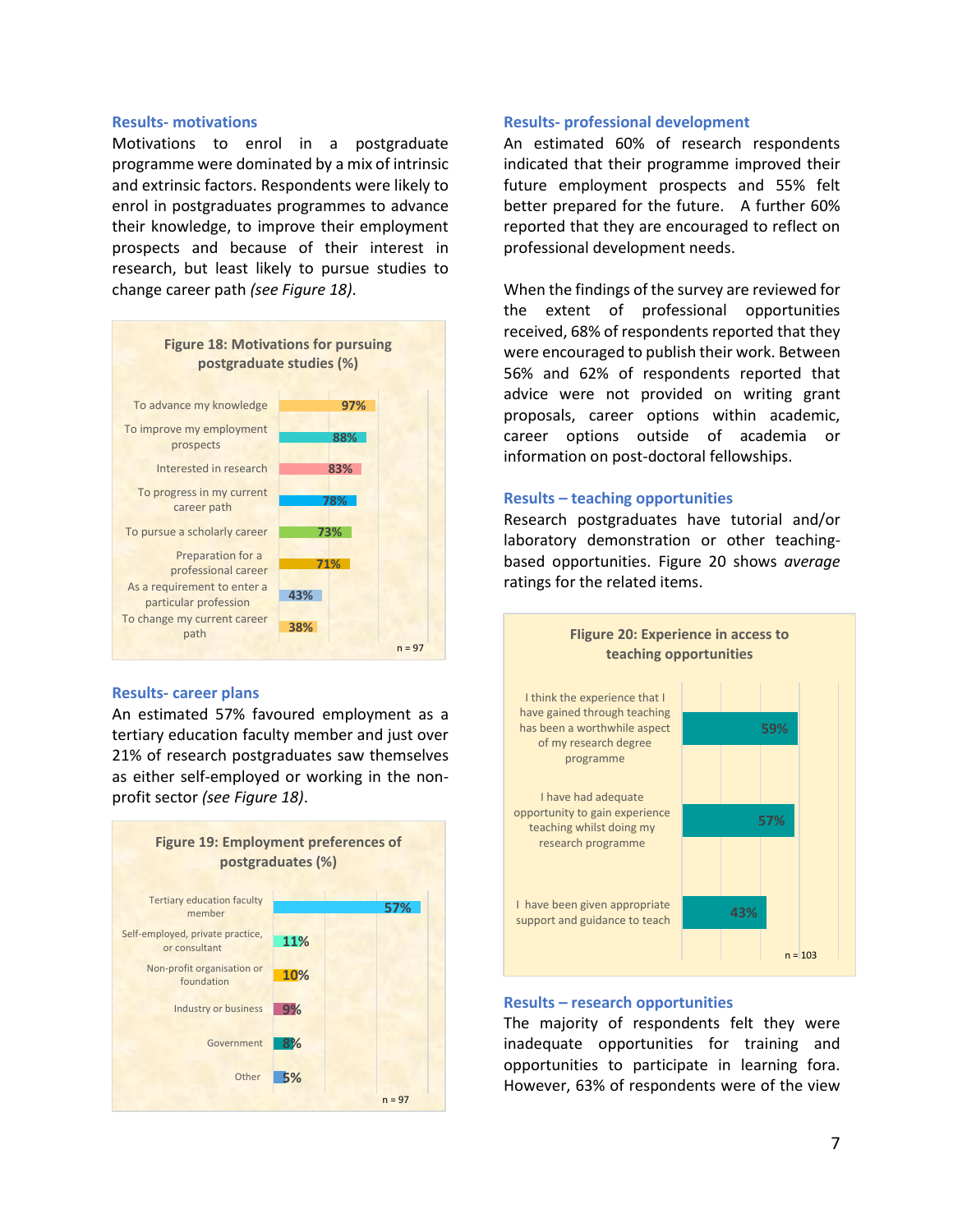that their departments provided a good seminar series.

Postgraduates were also asked to indicate their participation in research activities. These items were scored as average*- below average (see Figure 21)*.



#### **Results- Supervision**

The majority of respondents who had reached the point of their thesis were inclined towards agreeing that the supervision dimension was *above average-average (see Table 2)*.

| <b>Table 2: Experience with supervision</b> |     |  |
|---------------------------------------------|-----|--|
| My supervisor/s has/have the skills and     | 87% |  |
| subject knowledge to adequately guide my    |     |  |
| research                                    |     |  |
| My supervisor/s provide (s) constructive    | 70% |  |
| feedback on my progress                     |     |  |
| My supervisor/s meet(s) with me on a        | 69% |  |
| regular basis                               |     |  |

Approximately 55% of respondents indicated they met with their supervisors one-to-four times a month, 28% more than four times per month and 17% once or less.Overall, 72% of respondents said they were very satisfied/satisfied with the guidance received from supervisors**.** 

#### **Results- Thesis Experience**

Doctoral students were asked if they had their viva at the time of the survey. The majority (97% cent) did not have the viva. For those who did, they rated as *above average* the support and guidance received, while the examination process and their satisfaction with the *viva* process was *average*. Support and guidance post-*viva* was rated as *average* and timely examination of the thesis was *below average (see Figure 22).*



#### **Results- Attributes**

Respondents opined that their research programme was *above average* in the development of the key graduate attributes with the exception of one, the knowledge to create successful enterprises, which scored *below average (see Figure 23)*.

#### **Results- Overall experience**

Postgraduates were asked about their overall experience of the research programme. For the eight aspects identified in the Figure 24, respondents rated the items as *average.*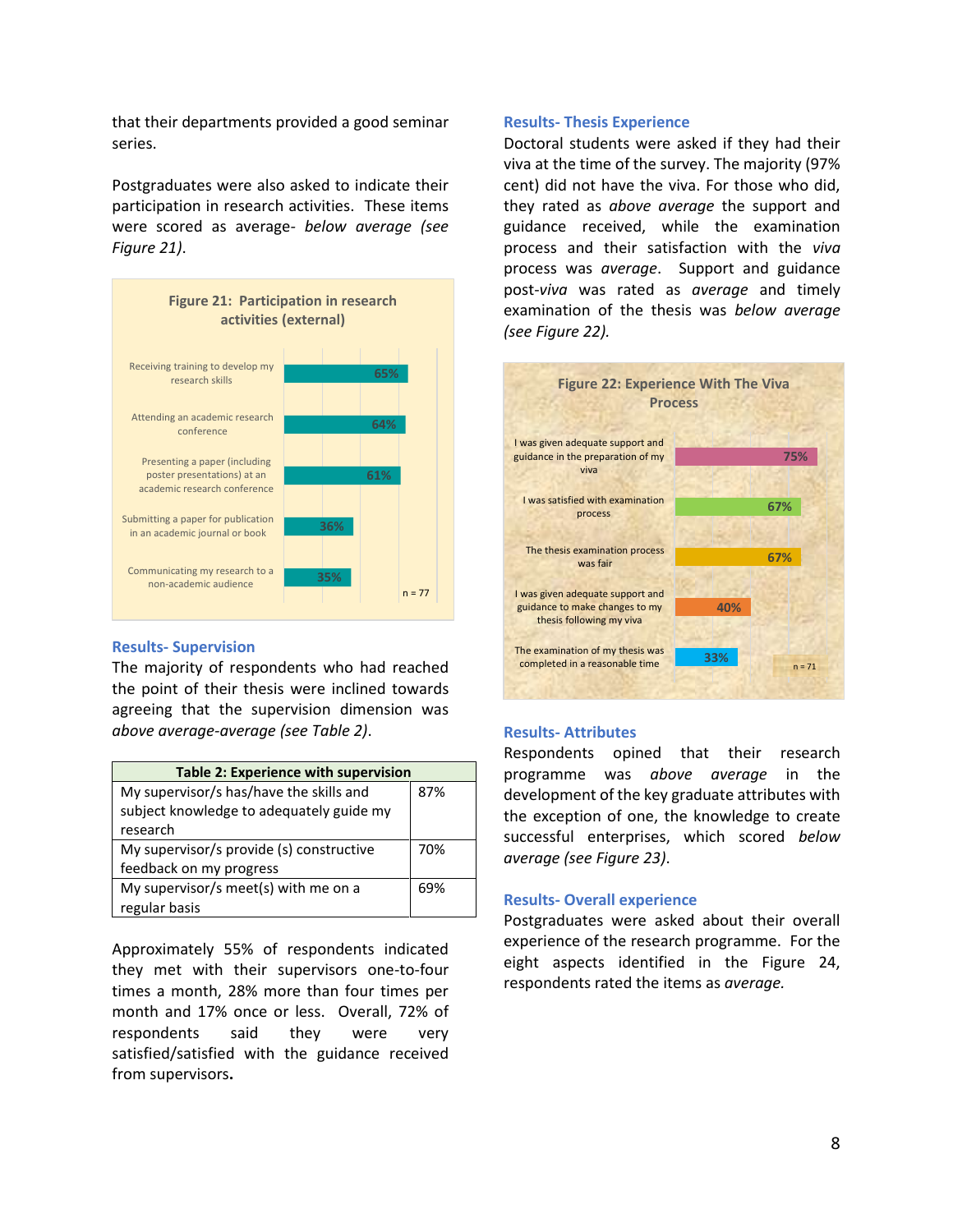| <b>Figure 23: Development of Attributes</b>                                                                 |                 |  |
|-------------------------------------------------------------------------------------------------------------|-----------------|--|
| The programme provided me with the<br>knowledge to create successful<br>enterprises for commercial, social, | 58%             |  |
| The programme provided me with the<br>tools to advance innovative ideas                                     | 73%             |  |
| The programme further developed my<br>information technology skills                                         | 76%             |  |
| The programme has improved my<br>communication skills to communicate<br>information effectively and         | 79%             |  |
| The programme has improved my skills<br>in oral communication                                               | 83%             |  |
| As a result of the programme, I am<br>more confident about independent<br>learning                          | 85%             |  |
| The programme promoted ethical<br>values in human/animal research                                           | 85%             |  |
| The programme has improved my skills<br>in written communication                                            | 889             |  |
| The programme has developed my<br>ability to think creatively                                               | 889             |  |
| The programme has helped me develop<br>my problem solving skills                                            | 899             |  |
| The programme has improved my<br>practical understanding of my subject<br>areas                             | 90 <sub>2</sub> |  |
| The programme has improved my<br>critical thinking skills                                                   | 92              |  |
| The programme has improved my<br>theoretical understanding of my subject<br>areas                           | 94              |  |
| The programme has developed my<br>capacity for research and enquiry<br>$n = 102$                            | 9!              |  |



**95%**

**94%**

**92%**

**90%**

**89%**

**88%**

**88%**

**85%**

## **Policy Experience**

Institution-wide surveys "seek to collect data" that provide management with "a descriptive overview of student opinion, designed to encourage action for improvement" and, "which can be reported as part of appropriate accountability procedures" (Harvey 2003.7). Student surveys which provide information on students' perceptions of a range of services and experiences are underpinned by the assumption that students' experience of higher education is closely associated with satisfaction levels (Arambewela and Maringe 2012) or service performance is related to student satisfaction (Arambewela and Maringe 2012.13). As such, this is in-keeping with the importance of understanding students' needs, expectations and motivation so as to develop/enhance the match between students' wants and institutional service delivery.

A **key suggestion** based on the findings of this survey is the establishment of a Working Group to review and develop appropriate programmes for postgraduates in the areas of teaching and learning, faster processing of the thesis examination process and professional development.

Based upon the findings inferred from survey data, to improve the academic environment, the following recommendations are made:

- **Improve the quality of the teaching/learning environment** by: training lecturers and facilitators; offering more research methodology courses at the undergraduate level, better preparing postgraduate students for the research they would need to conduct; provide timely and quality feedback on assessments
- **Restructure the programmes and enhance the course experience** by: capping the number of courses; increasing course diversity; aligning courses to research areas; making the